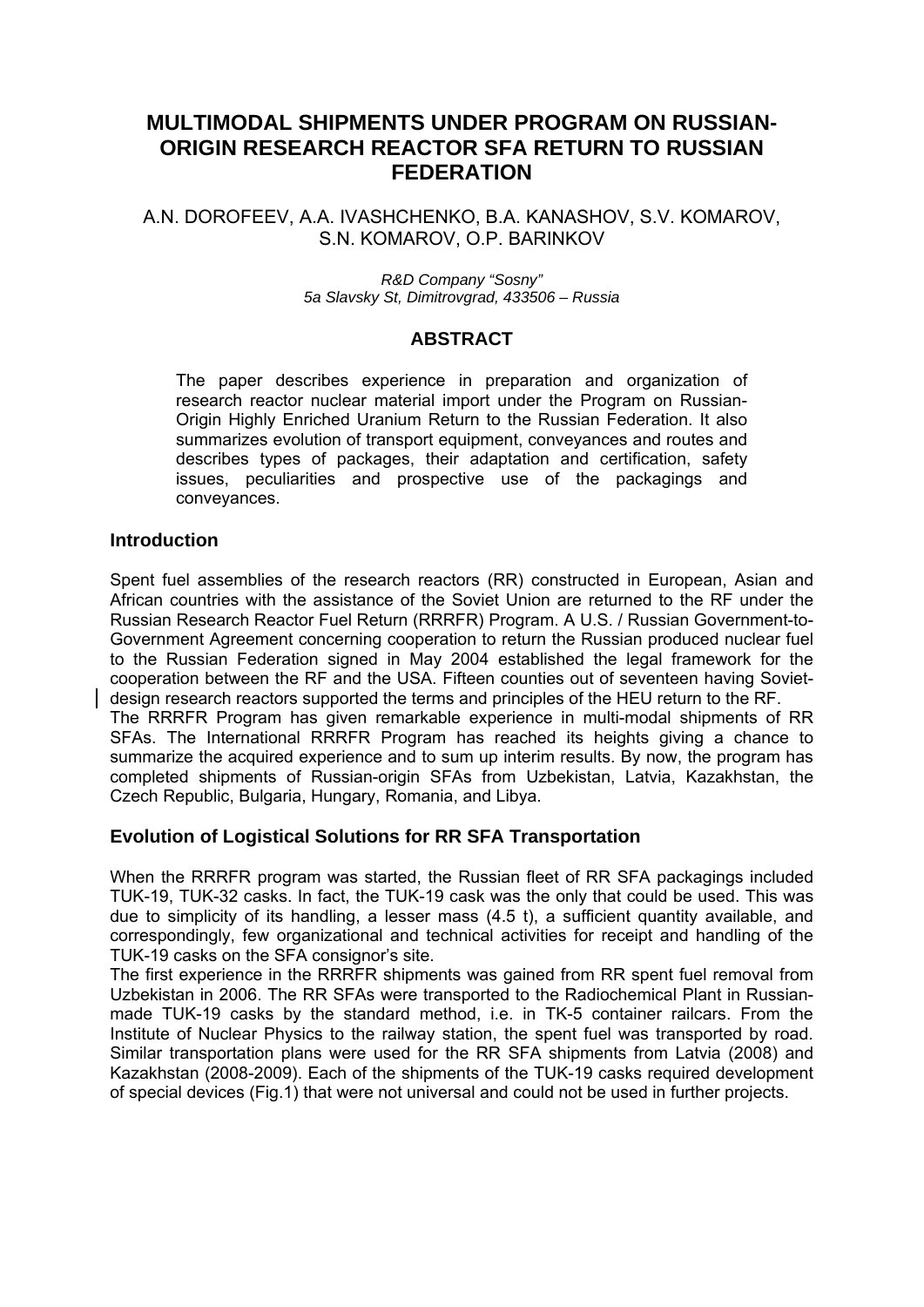



Fig. 1. Loading of TUK-19 casks on a truck (a) and a TK-5 container railcar (b)

It is evident that one type of casks for such a large-scale program on fuel return to the Russian Federation was insufficient. Specially for the RRRFR purposes, DOE financed development and fabrication of 16 SKODA VPVR/M casks.

The Czech-made SKODA VPVR/M cask was designed for multimodal shipments, since it fits a freight 20-ft ISOcontainer (Fig.2), and handling operations with the ISOcontainer are unified for almost all conveyances. The use of the SKODA VPVR/M cask for the RR SFA shipments in the Russian Federation required that a certificate for the package design and shipment be issued and the cask receipt procedure at PA "Mayak" be adapted.

The effort on obtaining a Russian certificate of approval for SKODA VPVR/M cask design was divided into two stages. At stage I, the Russian technical experts reviewed the certification design safety documentation provided by SKODA JS a.s., the cask designer, to determine if they were sufficient to meet the requirements of the Russian regulations.



Fig.2. Arrangement of the SKODA VPVR/M cask in an ISO-container

Stage II involved developing a Russian application for certifying the SKODA VPVR/M package design that was submitted to Rosatom, the Russian competent authority. The expert organizations, VNIIEF and IPPE, performed calculations of the package design safety under normal and accident transportation conditions; the calculation results verified the designer's data. After getting all required concurrences, on the  $23<sup>rd</sup>$  of January, 2006, Rosatom approved certificate RUS/3065/B(U)F-96 for SKODA VPVR/M package design for transportation of research reactor SFAs.

Preparatory work for the receipt of the SKODA VPVR/M casks at PA "Mayak" required that additional equipment be fabricated or procured, necessary technological documents be prepared, the personnel be trained, and the handling procedure at the Radiochemical Plant be adapted.

The Czech-made SKODA VPVR/M casks were used to remove spent fuel from Nuclear Research Institute (NRI Rez), the Czech Republic, in 2007. The SFA-containing SKODA VPVR/M casks in ISO-containers were transported to the railway station by road; then, they were delivered to the Radiochemical Plant in Russia by rail through Slovakia and Ukraine (Fig.3). A similar scheme is planned for RR SFA transportation from Ukraine.

The first experience in shipments of SKODA VPVR/M casks by water transport was obtained from the RR SFA removal from Bulgaria in 2008. The water section of the route ran down the Danube River and involved a river/sea barge (Fig.4). The SFA-containing SKODA VPVR/M casks were transported from the Institute for Nuclear Research and Nuclear Energy to the Port of Kozloduy by road and reloaded to the barge. The containers were delivered to the Ukrainian Port of Izmail down the Danube river first, and then to the Russian reprocessing plant by rail.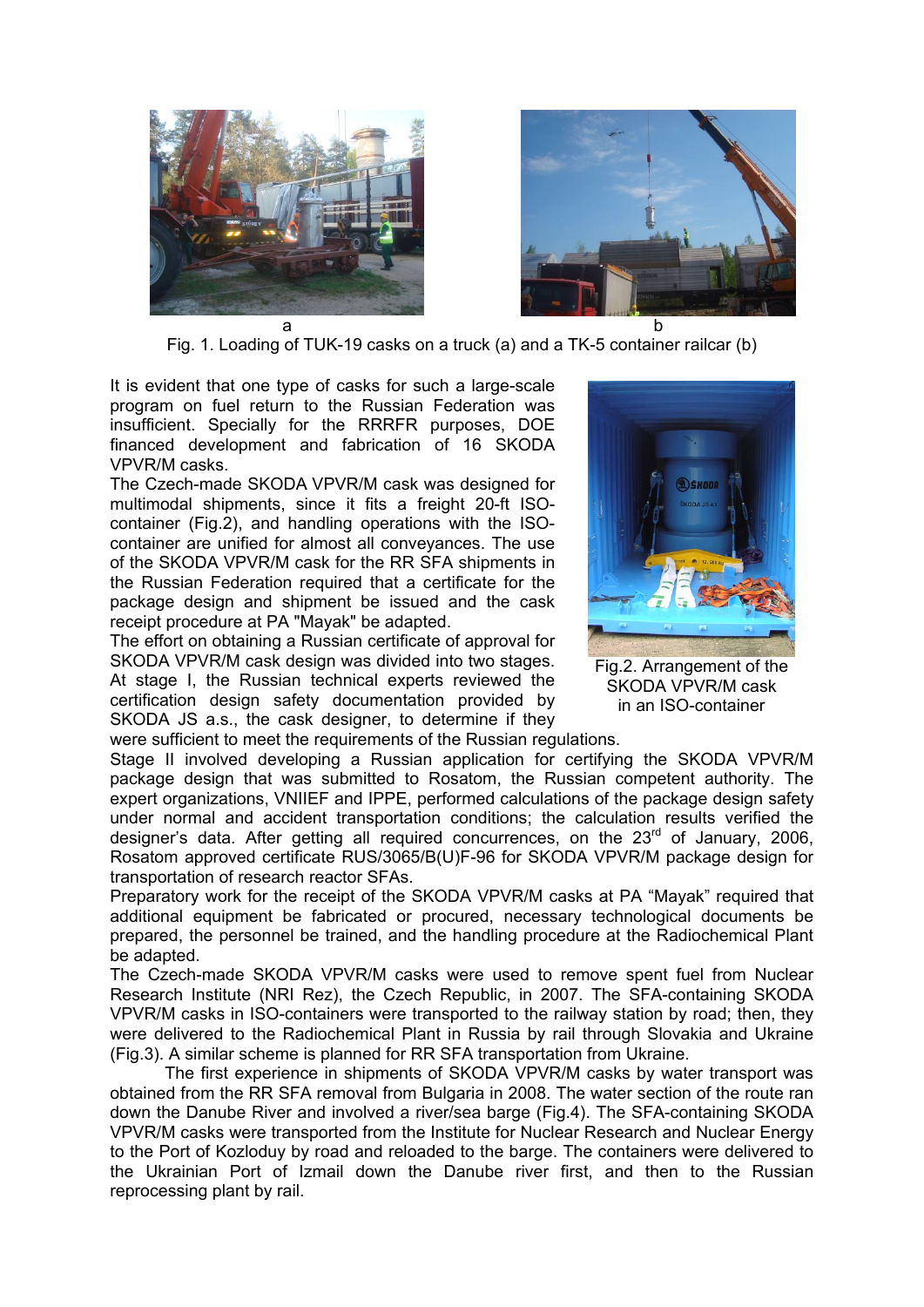

Fig.3. Transportation of ISO-containers with SKODA VPVR/M casks by road (a) and rail (b)

The Check-made SKODA VPVR/M casks were also used to remove RR SNF from KFKI Atomic Energy Research Institute of the Hungarian Academy of Sciences in 2008. That was the first use of a sea transport for the RRRFR program.

The Danish LYNX vessel, a Class INF2 ship, (Fig.5) was used on the sea section of the route. The ship is equipped to comply with requirements of the INF Code. ASPOL-Baltic Corporation, a Russian sea carrier, that has relevant experience was in charge of compliance with the requirements. Since the major part of the sea route was out of the Russian maritime belt, the Russian Certificate of Approval required that International Emergency Cards should be used in compliance with the IMDG Code. Physical protection issues required particular attention. A special procedure for physical protection responsibility transfer was developed and approved.

The SFA-containing SKODA VPVR/M casks in ISO-containers were transported from the Research Institute to a Hungarian railway station by road and reloaded onto flat railcars. The ISO-containers were shipped to the Slovenian Port of Koper by rail (Fig.6). The sea route lied across Europe to the Russian Port of Murmansk, from where the ISO-containers were shipped to the Radiochemical Plant by rail.

The task of unification of handling operations



Fig.4. Loading of an ISO-container with SKODA VPVR/M casks on the river/sea barge



Fig.5. The Danish LYNX vessel used to ship RR SNF from Hungary

with the TUK-19 casks was resolved under the project on SFA removal from the Romania VVR-S reactor by creating a transport overpack (Fig.7). A special freight 20-ft large-capacity ISO-container (a special ISO-container) satisfying international conventions and industry standards for transport of dangerous goods by various conveyances formed the basis for the overpack. The special ISO-container has a set of tie-downs to fasten the TUK-19 casks. In 2008, the first (prototype) container was fabricated and tested, and the Russian Maritime Register of Shipping issued a certificate of approval.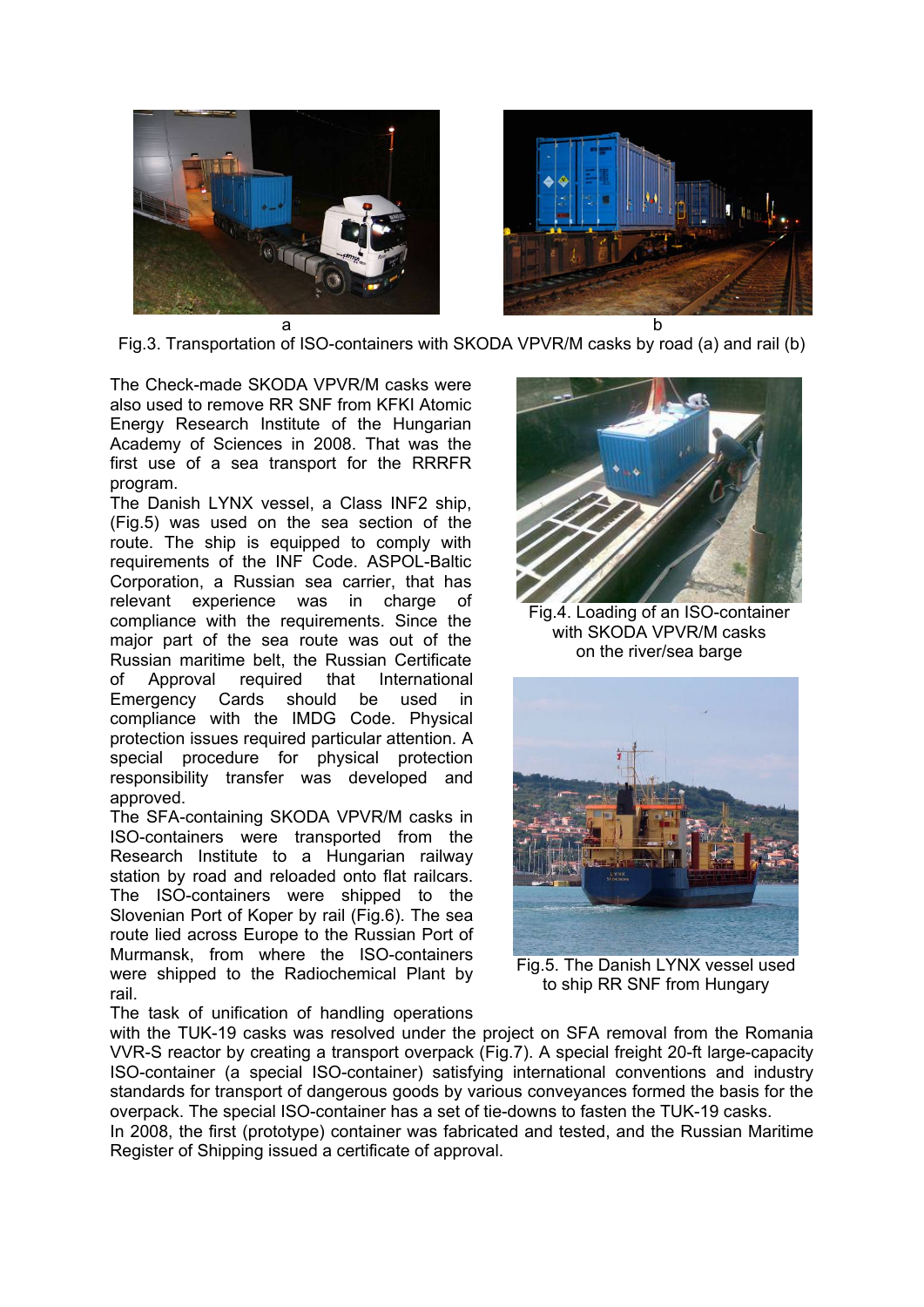



Fig.6. Transportation of ISO-containers with SKODA VPVR/M casks by rail across Slovenia (a) and loading of the ISO-containers on the LYNX ship (b)

The new overpack significantly extended the TUK-19 cask handling and carriage capabilities for various conveyances including aircraft and ships. The overpack was used to ship the VVR-S reactor SFAs from Romania by air. For certification of the TUK-19 cask for RR SNF air shipment, VNIIEF experts calculated dynamic deformation and strength of the TUK-19 package under impacts simulating normal and accident transport conditions including an air crash. Additional calculations were made to substantiate that the individual package maintains sub-criticality under enhanced tests.

The RR SFAs were removed from Romania in June 2009. The SFA-containing TUK-19 casks in ISO-



Fig.7. A freight ISO-container overpack for transportation of TUK-19 casks

containers were delivered from IFIN-HH Institute to the Romanian airport by trucks. Volga-Dnepr Airlines' AN-124-100 aircraft was used for the air shipment (Fig.8). The flight route lied over the Black Sea to minimize the time of crossing the airspace of third countries; over the land, it avoided large populated localities and hazardous industrial facilities. After an interim refueling stop in Ulyanovsk, the aircraft landed at the Koltsovo airport, from where the consignment was delivered to PA "Mayak" by trucks.

A similar transport plan involving air transport was used for removal of the RR SFA from Libya in December 2009.





Fig.8. AN-124-100 aircraft (a) and overpacks with TUK-19 casks in the hold

It would be logical to involve a Russian sea carrier in such a large-scale fuel repatriation program. With this purpose on and with direct involvement of R&D "Sosny", the Krylov Shipbuilding Research Institute (St.Petersburg) designed modifications to the *MCL Trader* ship (Fig.9) of ASPOL-Baltic Corporation. After the design was developed and approved, the Estonian Netaman Оу shipyard remodeled the *MCL Trader* supervised by local